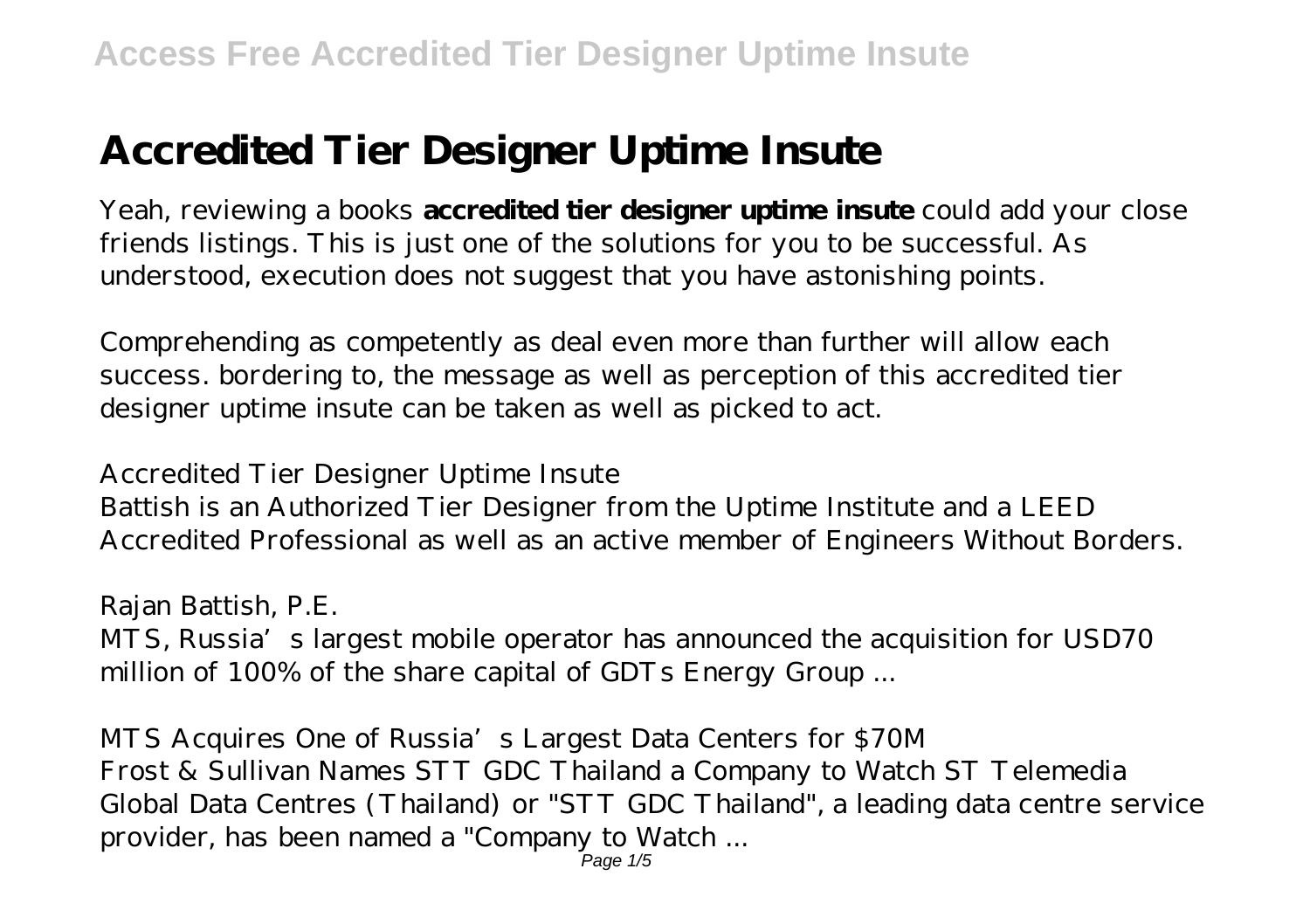*Frost & Sullivan Names STT GDC Thailand a Company to Watch* which allows a proper classification with its 4 availability classes or the 4 different Tier classifications by the Uptime Institute. The EN 50600 is the first of its kind official data center ...

#### *Data Center Certification: What You Need to Know*

The GreenBush facility, which holds a Tier-3 Detailed Design certificate from the international Uptime Institute, will become the twelfth major data center in MTS's nationwide network ...

*MTS acquires large data centre in Moscow region for RUB 5.2 billion* NEXTDC Limited (ASX: NXT), today announced that its B2 Brisbane data centre is the newest Cloud Interconnect location for Google Cloud, becoming Queensland's first locally available cloud access ...

*NEXTDC announces availability of Queensland's first cloud access location* ClusterPower does not yet feature on the Uptime Institute's list of Tier certified sites in the area, which does list the Centrul de Date Alternative in Brasov as Tier IV design certified.

*New startup plans 200MW data center in west Romania* Page 2/5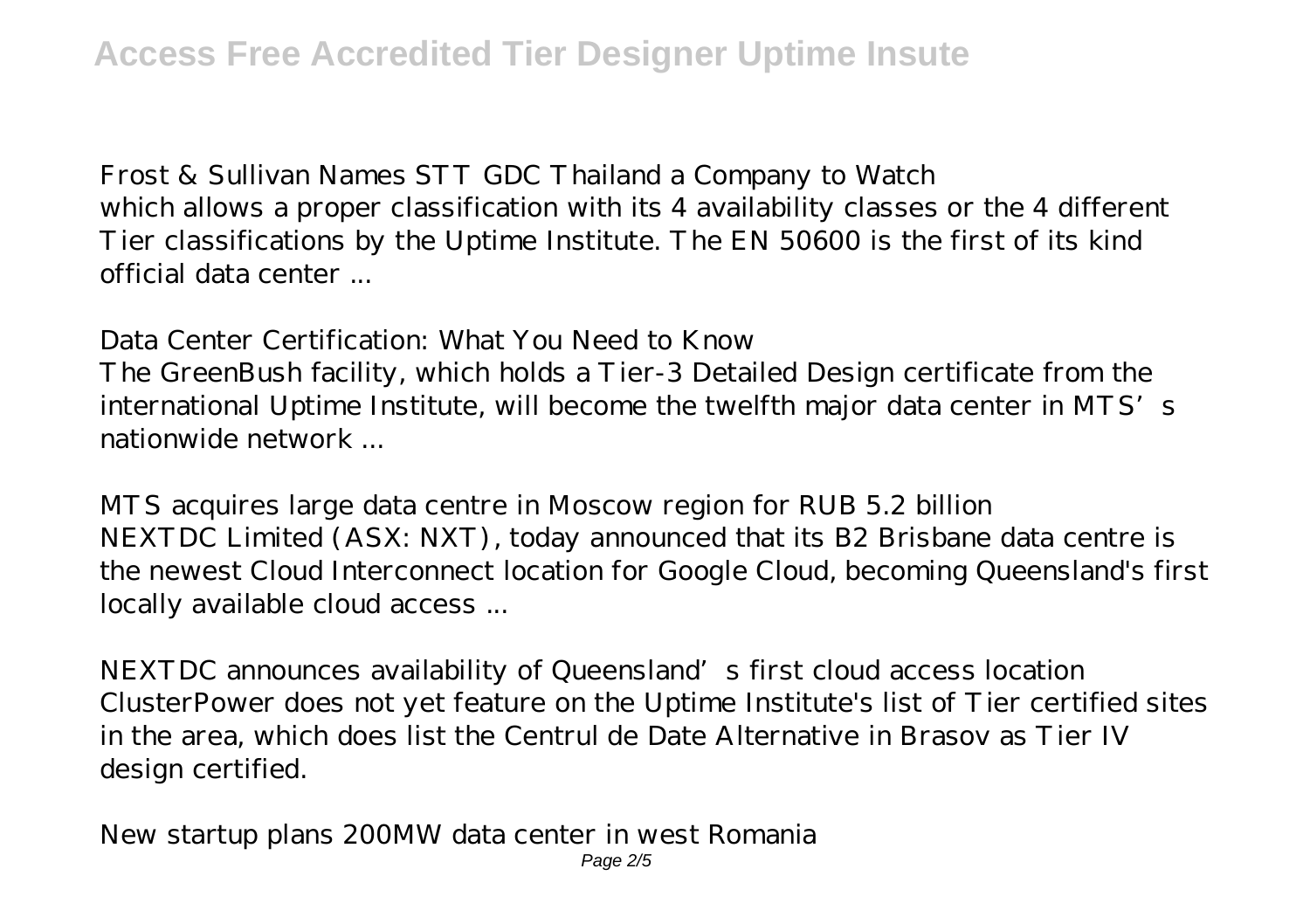India's massive data consumption, the coming of 5G technology and the move towards data localisation make data centre development the go-to business ...

#### *This real estate asset is pandemic proof*

Accredited by Ministry of Education – Higher Education Commission : Rochester Institute of Technology, Dubai is accredited by the Ministry of Education – Higher Education Commission for all Bachelors' ...

#### *Accreditation and Recognition*

a new design of data center construction should be based on customer needs, business requirements, be scalable, manageable, optimized spaces, standardized (i.e., TIA, BICSI, Uptime Institute, EN ...

*Data Center Construction Market Size, Key Company Profiles and Forecast To 2025* SUPERNAP Thailand and PTT data center facility are the two facilities in Thailand certified as Tier IV by Uptime Institute. Architects 49 offered design service for The Stock Exchange of Thailand ...

### *Thailand Data Center Market Investment Analysis and Growth Opportunities Report 2021-2026 - ResearchAndMarkets.com*

The world has changed in a very short space of time with the global pandemic altering the way in which we think, behave and interact. Restrictions around the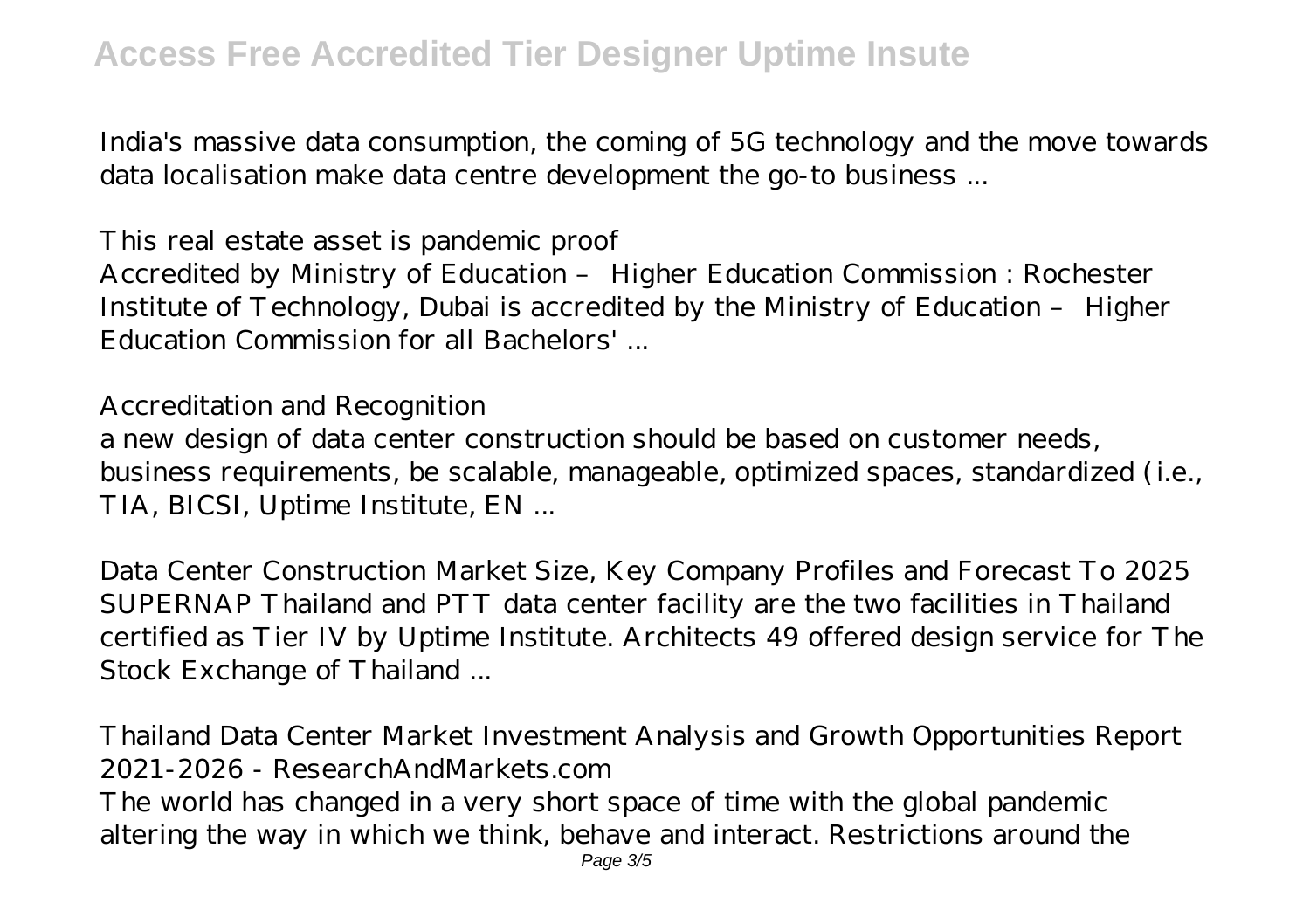world have meant that now, more than ever, ...

*How stc helped Saudi Arabia become the Middle East's new digital hub* The NKG1 facility is the first data center in the city to earn the Uptime Institute Tier III Certification of Design Documents and offers 4MW of IT power for colocation. NKG1 is powered by two ...

*BDx Goes Live with the First Phase of Its 35MW Data Center Campus in Nanjing, China*

DEWA's new headquarters are designed for a platinum rating by LEED (Leadership in Energy and Environmental Design ... all 3 of them are a Tier-III uptime institute certified and 2 of them are ...

*DEWA appoints Ghantoot Group, Moro Hub, Johnson Controls and Microsoft to implement the latest technologies at its new Al Shera'a headquarters* Interim President Teik Lim completed four years of service at UTA at the end of June. He joined the University in 2017 as provost and vice president for academic affairs and as a professor in the ...

## *Interim President Lim reflects upon four years at UTA*

The NKG1 facility is the first data center in the city to earn the Uptime Institute Tier III Certification of Design Documents and offers 4MW of IT power for colocation.